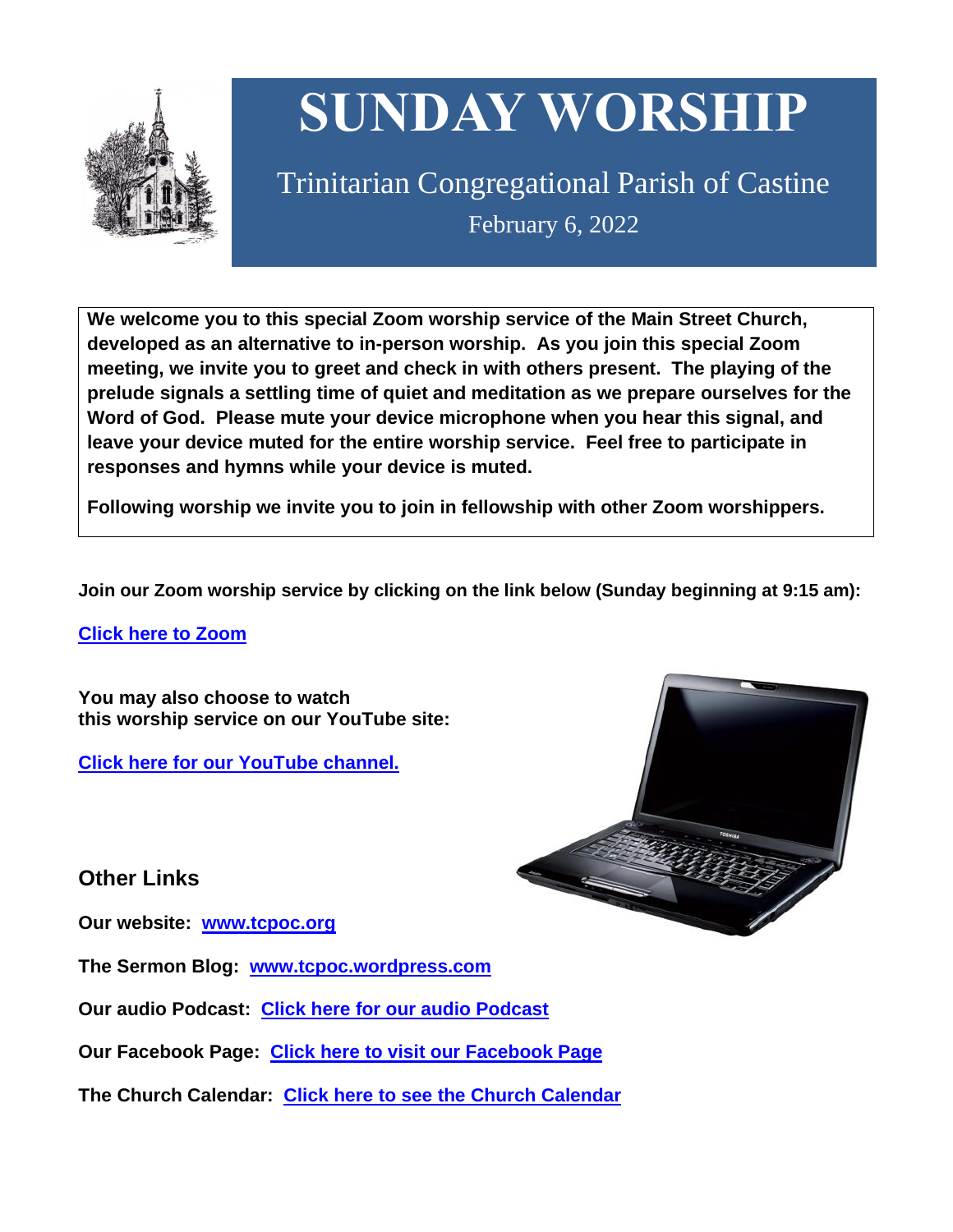#### **Order of Worship TRINITARIAN CONGREGATIONAL PARISH OF CASTINE UNITED CHURCH OF CHRIST Castine, Maine Epiphany V**

February 6, 2022 9:30 am Pastor: Rev. Robert Vagt Musician: Suzanne Eaton Deacon: **Kim Smith** Lector: **Kim Smith** Zoom/YouTube Host: Amy Stewart New York 2008 and 2009 and 2009 and 2009 and 2009 and 2009 and 2009 and 2009 and 2009 and 2009 and 2009 and 2009 and 2009 and 2009 and 2009 and 2009 and 2009 and 2009 and 2009 and 2009 and 20

Ministers: All Members

#### GATHERING AS A COMMUNITY OF FAITH

*We welcome you to worship in this special place, and hope that you feel free to greet your friends and neighbors as you arrive. Please let the playing of the organ prelude signal a settling time of quiet and meditation as we prepare ourselves for the Word of God.*

PRELUDE

#### GREETINGS AND ANNOUNCEMENTS INTERLUDE

\*CALL TO WORSHIP **(Responsively)**

In the sanctuary, God, the Holy One, whose glory fills the whole earth, calls us. **Beside the sea, along ordinary paths, in our daily work, God calls us.**

We respond with our whole heart, singing God's praise and giving thanks.

#### **In steadfast love, God fulfills the divine purposes for our lives.**

| *OPENING HYMN |  | Jesus Calls Us, O'er the Tumult (verses 1-3) | P 322 |
|---------------|--|----------------------------------------------|-------|
|---------------|--|----------------------------------------------|-------|

*Jesus calls us, o'er the tumult Of our life's wild, restless sea; Day by day his sweet voice soundeth, Saying, "Christian, follow me."*

*As of old, Saint Andrew heard it By the Galilean lake, Turned from home and toil and kindred Leaving all for his dear sake.*

*Jesus calls us from the worship Of the vain world's golden store, From each idol that would keep us, Saying, "Christian, love me more."*

#### \*PRAYER OF INVOCATION **(Unison)**

**God of steadfast love and faithfulness, you have exalted your name and your word above everything. By the power of your Holy Spirit, help us to hear your word with understanding, that in our speech and actions, we may exalt your name above all things. In Jesus' name we ask it. Amen.**

#### A TIME WITH ALL GOD'S CHILDREN

#### PRAYER OF CONFESSION **(Unison)**

**God of the universe and Creator of all that is, we admit this morning that we fail to be**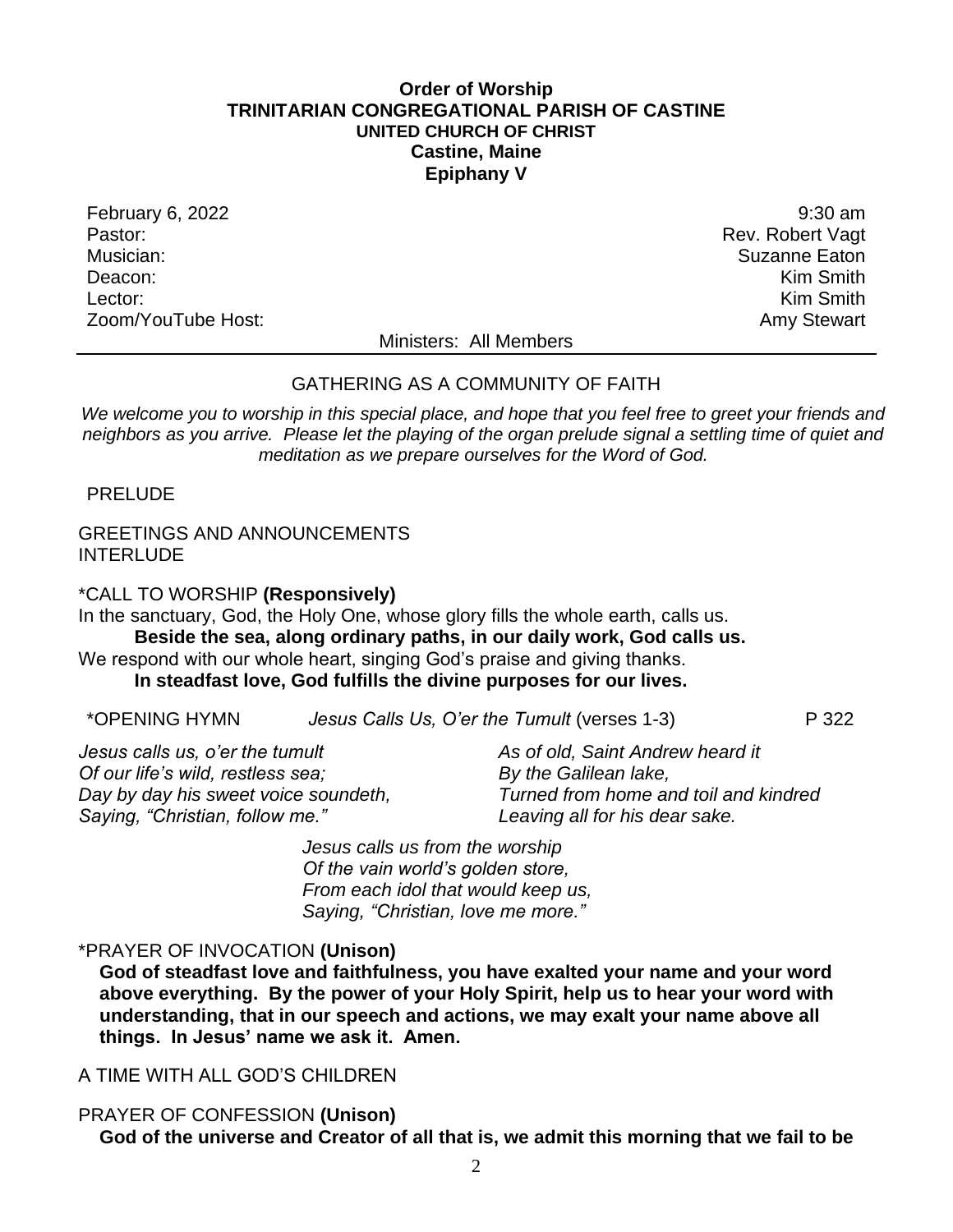**honest about our lives. In the interactions of life, sometimes we are deceitful. Other times we judge ourselves harshly and feel unworthy of your call on our lives. Touch us with your grace and dispel our fear, that we may arise with the renewed spirits to serve you, our true Sovereign.**

*A moment for silent prayer*

ASSURANCE OF PARDON \*GLORIA PATRI **(Unison)** P 513 **Glory be to the Father, and to the Son, and to the Holy Ghost. As it was in the beginning, is now and ever shall be, world without end. Amen. Amen.**

HEARING THE WORD

#### **Isaiah 6:1 - 8**

6In the year that King Uzziah died, I saw the Lord sitting on a throne, high and lofty; and the hem of his robe filled the temple. <sup>2</sup>Seraphs were in attendance above him; each had six wings: with two they covered their faces, and with two they covered their feet, and with two they flew. <sup>3</sup>And one called to another and said: "Holy, holy, holy is the Lord of hosts; the whole earth is full of his glory." <sup>4</sup>The pivots on the thresholds shook at the voices of those who called, and the house filled with smoke.

<sup>5</sup>And I said: "Woe is me! I am lost, for I am a man of unclean lips, and I live among a people of unclean lips; yet my eyes have seen the King, the Lord of hosts!" <sup>6</sup>Then one of the seraphs flew to me, holding a live coal that had been taken from the altar with a pair of tongs. <sup>7</sup>The seraph touched my mouth with it and said: "Now that this has touched your lips, your guilt has departed and your sin is blotted out." <sup>8</sup>Then I heard the voice of the Lord saying, "Whom shall I send, and who will go for us?" And I said, "Here am I; send me!"

#### **Psalm 138**

<sup>1</sup>l give you thanks, O Lord, with my whole heart; **before the gods I sing your praise;** 

2 I bow down toward your holy temple

**and give thanks to your name for your steadfast love and your faithfulness; for you have exalted your name and your word above everything.** 

<sup>3</sup>On the day I called, you answered me, **you increased my strength of soul.** 

<sup>4</sup>All the kings of the earth shall praise you, O Lord, **for they have heard the words of your mouth.** 

<sup>5</sup>They shall sing of the ways of the Lord,

**for great is the glory of the Lord.** 

 $6$ For though the Lord is high, he regards the lowly;

**but the haughty he perceives from far away.** 

<sup>7</sup>Though I walk in the midst of trouble,

**you preserve me against the wrath of my enemies;**  you stretch out your hand,

**and your right hand delivers me.** 

<sup>8</sup>The Lord will fulfill his purpose for me;

**your steadfast love, O Lord, endures forever.** 

**Do not forsake the work of your hands.**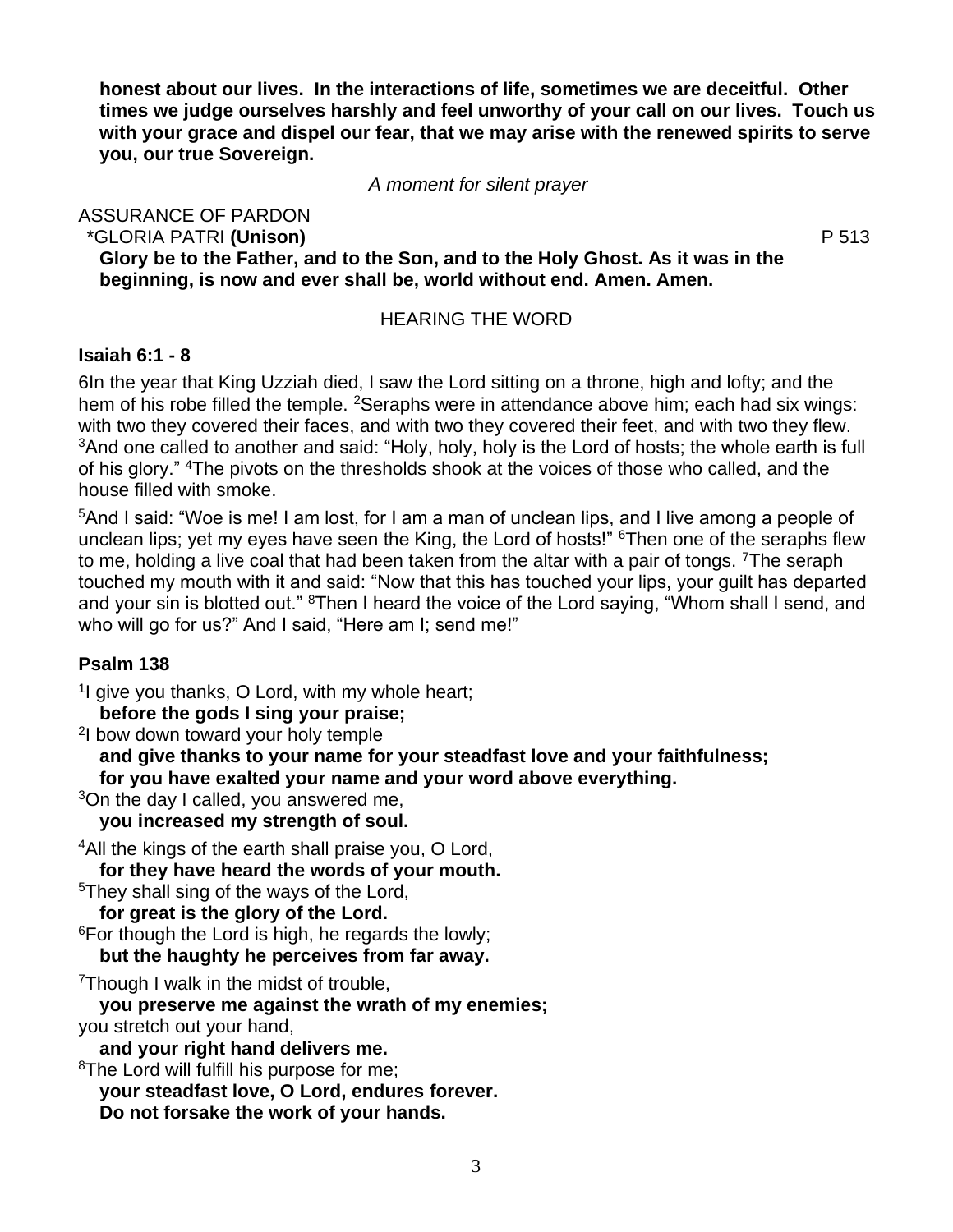#### **1 Corinthians 15:1-11**

Now I would remind you, brothers and sisters, of the good news that I proclaimed to you, which you in turn received, in which also you stand, <sup>2</sup>through which also you are being saved, if you hold firmly to the message that I proclaimed to you—unless you have come to believe in vain. <sup>3</sup>For I handed on to you as of first importance what I in turn had received: that Christ died for our sins in accordance with the scriptures, <sup>4</sup>and that he was buried, and that he was raised on the third day in accordance with the scriptures,  $5$  and that he appeared to Cephas, then to the twelve.  $6$ Then he appeared to more than five hundred brothers and sisters at one time, most of whom are still alive, though some have died. <sup>7</sup>Then he appeared to James, then to all the apostles. <sup>8</sup>Last of all, as to one untimely born, he appeared also to me. <sup>9</sup>For I am the least of the apostles, unfit to be called an apostle, because I persecuted the church of God. <sup>10</sup>But by the grace of God I am what I am, and his grace toward me has not been in vain. On the contrary, I worked harder than any of them—though it was not I, but the grace of God that is with me. <sup>11</sup>Whether then it was I or they, so we proclaim and so you have come to believe.

#### Congregational Response

**Spirit, Spirit of Gentleness** NC 286

*Spirit, spirit of gentleness, Blow through the wilderness, calling and free, Spirit, spirit of restlessness, Stir me from placidness, Wind, wind on the sea.*

#### **Luke 5:1-11**

5Once while Jesus was standing beside the lake of Gennesaret, and the crowd was pressing in on him to hear the word of God, <sup>2</sup>he saw two boats there at the shore of the lake; the fishermen had gone out of them and were washing their nets. <sup>3</sup>He got into one of the boats, the one belonging to Simon, and asked him to put out a little way from the shore. Then he sat down and taught the crowds from the boat. <sup>4</sup>When he had finished speaking, he said to Simon, "Put out into the deep water and let down your nets for a catch." <sup>5</sup>Simon answered, "Master, we have worked all night long but have caught nothing. Yet if you say so, I will let down the nets." <sup>6</sup>When they had done this, they caught so many fish that their nets were beginning to break. <sup>7</sup>So they signaled their partners in the other boat to come and help them. And they came and filled both boats, so that they began to sink. <sup>8</sup>But when Simon Peter saw it, he fell down at Jesus' knees, saying, "Go away from me, Lord, for I am a sinful man!" <sup>9</sup>For he and all who were with him were amazed at the catch of fish that they had taken; <sup>10</sup>and so also were James and John, sons of Zebedee, who were partners with Simon. Then Jesus said to Simon, "Do not be afraid; from now on you will be catching people." <sup>11</sup>When they had brought their boats to shore, they left everything and followed him.

THE CHURCH AT PRAYER

Celebrations & Concerns Pastoral Prayer

#### Lord's Prayer **(Unison)**

**Our Father, who art in heaven, hallowed be thy name. Thy kingdom come. Thy will be done on earth as it is in heaven. Give us this day our daily bread. And forgive us our trespasses, as we forgive those who trespass against us. And lead us not into temptation, but deliver us from evil. For thine is the kingdom, and the power, and the glory forever. Amen**.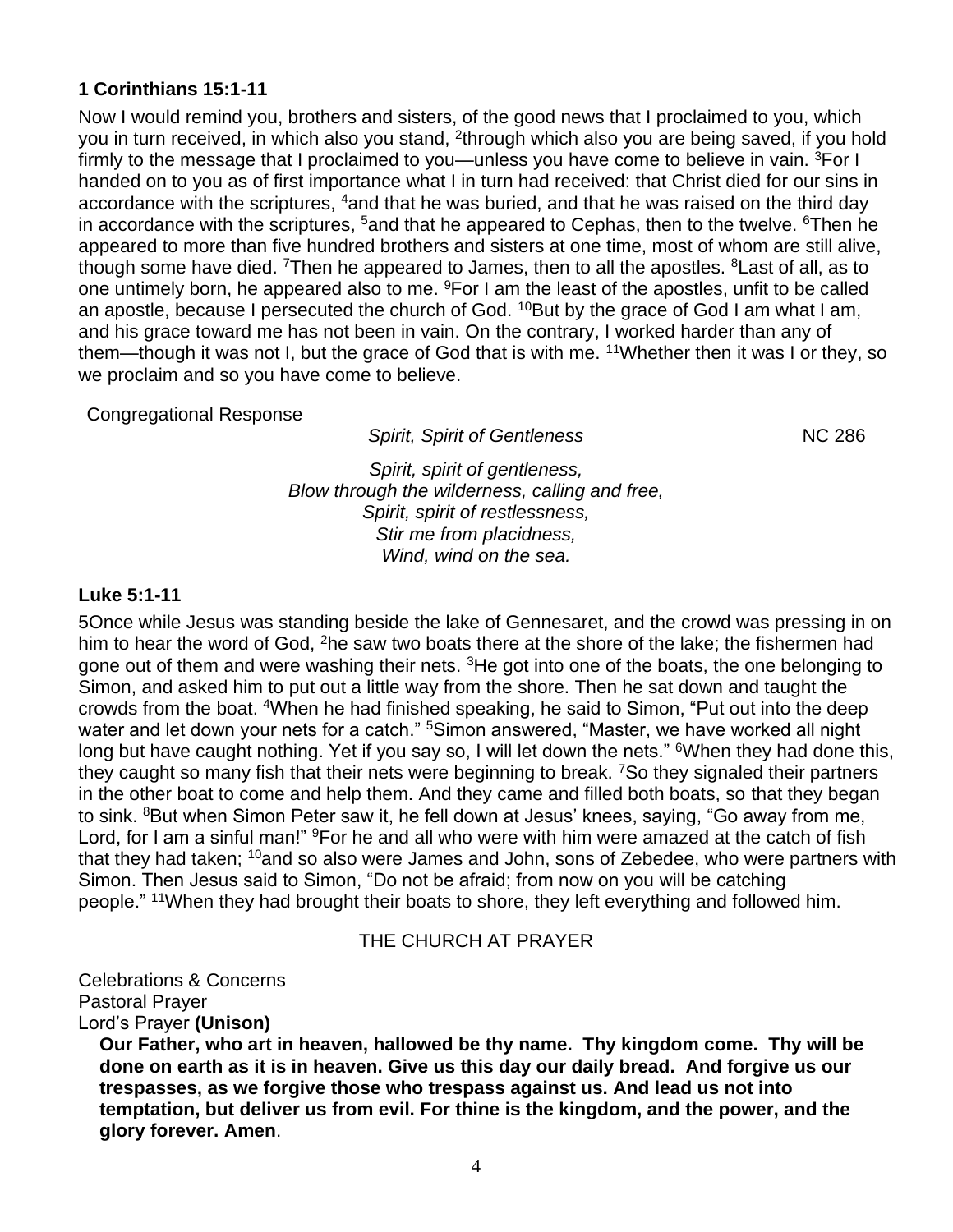#### THE OFFERING OF OUR GIFTS

#### INVITATION TO OFFERING **Offertory**

\*Doxology **(Unison)** P 515 **Praise God from whom all blessings flow; Praise God, all creatures here below; Praise God above, you heavenly host: Praise Father, Son, and Holy Ghost. Amen.**

#### \*Prayer of Dedication (**Unison**)

**Lord, who gives us everything we have, we return with joy a portion of our bounty, giving to the work of your church and your world what is already yours: ourselves, our lives, and our means. Make good come from these gifts. Teach us to use what we have with wisdom and compassion. In the name of Jesus we pray. Amen.**

#### SERMON Rev. Robert Vagt

## \*HYMN *O Love That Wilt Not Let Me Go* (verses 1-3) P 399

*O Love that wilt not let me go, I rest my weary soul in thee; I give thee back the life I owe, That in thine ocean depths its flow May richer, fuller be.*

*O Light that followest all my way, I yield my flickering torch to thee; My heart restores its borrowed ray, That in thy sunshine's blaze its day May brighter, fairer be.*

*O Joy that seekest me through pain, I cannot close my heart to thee; I trace the rainbow through the rain, And feel the promise is not vain That morn shall tearless be.*

### SERVICE OF HOLY COMMUNION

INVITATION **CONSECRATION** OFFERING OF THE BREAD AND CUP PRAYER OF THANKSGIVING

#### GOING FORTH INTO THE WORLD

\*CLOSING HYMN *Take My Life and Let it Be* P 404

*Take my life, and let it be Consecrated, Lord, to thee; Take my moments and my days, Let them flow in ceaseless praise.*

*Take my hands, and let them move At the impulse of thy love; Take my feet, and let them be Swift and beautiful for thee.*

*Take my will, and made it thine; It shall be no longer mine; Take my heart, it is thine own; It shall be thy royal throne.*

*Take my love; my Lord I poiur At thy feet its treasure store; Take myself, and I will be Ever, only, all for thee.*